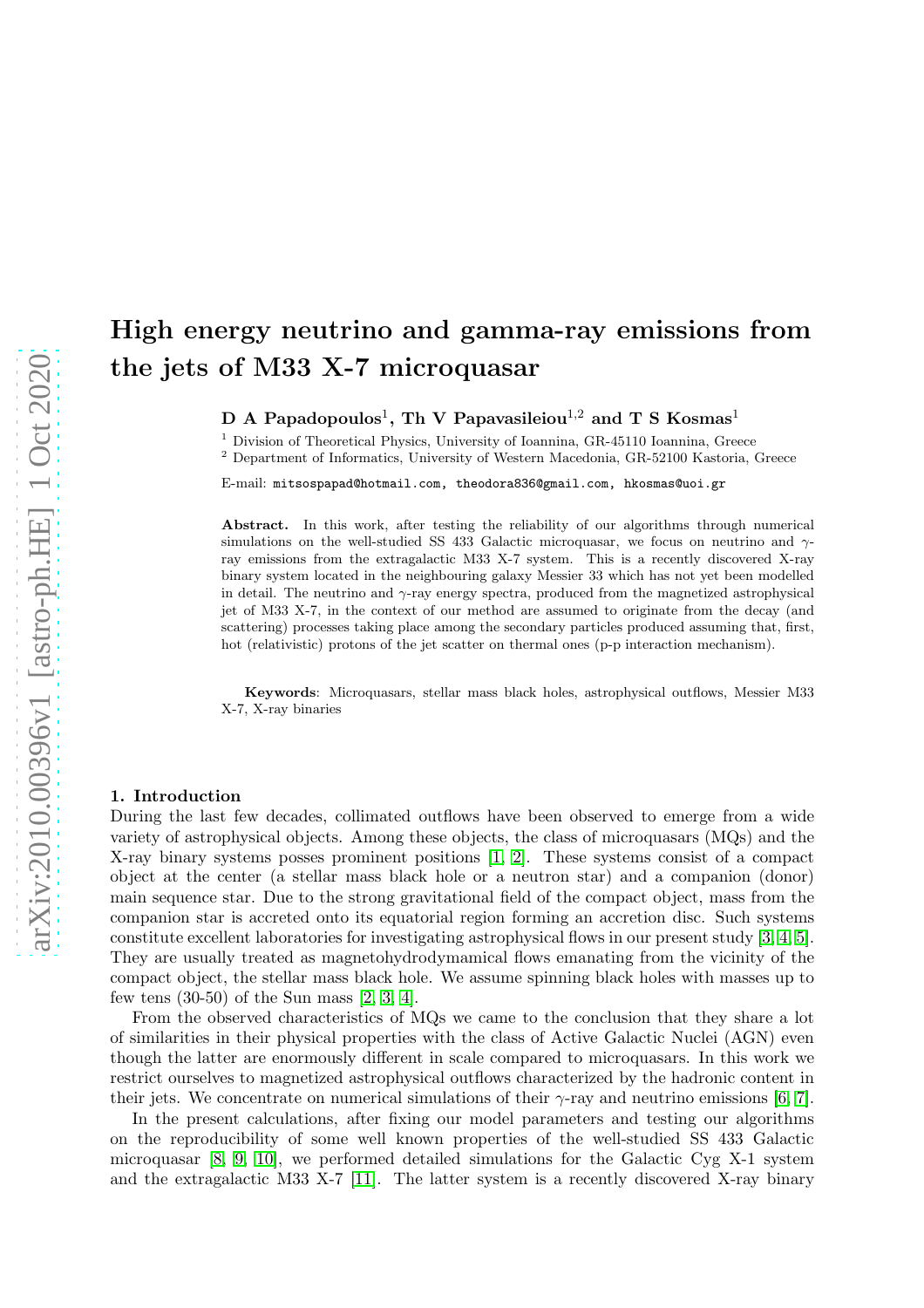system located in the neighboring galaxy Messier 33 [\[11\]](#page-5-10). The neutrino and  $\gamma$ -ray emissivities (spectra), that may be obtained in the context of our method originate from the decay (and scattering) processes taking place among the secondary particle produced assuming that nonthermal (relativistic) protons of the jet (a small portion of them equal to about  $0.1\%$ ) scatter on thermal ones (p-p scattering mechanism) [\[4\]](#page-5-3).

### 2. Hadronic Mechanisms for astrophysical outflows

In the models considered in this work, an accretion disk is present around the compact object, and a fraction of the accreted material is expelled in two oppositely directed jets [\[2\]](#page-5-1). We assume conical jets with a half-opening angle  $\xi = 7^\circ$  for the M33 X-7 and radius  $r(z) = z \tan \xi$ , where the injection point is at a distance  $z_0$  from the compact object. When  $z = z_0$  the radius of the jet is given by  $r_0 = z_0 \tan \xi$ . Assuming an initial jet radius  $r_0 = r(z_0) = 5R_{sch}$ , where  $R_{sch} = 2GM_{BH}/c^2$ , we find that the injection point is at  $z_0 = r_0/tan\xi \simeq 1.9 \times 10^8$  cm for the M33 X-7  $(M_{BH} = 15.65 M_{\odot})$ .

In Table 1 we tabulate the parameters of the model for the system M33 X-7.

| 1. 61. M.M<br>$\textbf{1} \cdot \textbf{1}$ alam $\text{1} \cdot \text{1}$<br>UCI IOI INIUU INTI |            |                      |
|--------------------------------------------------------------------------------------------------|------------|----------------------|
| Parameter                                                                                        | Symbol     | Value                |
| jet's launching point                                                                            | $z_0$      | $1.9 \times 10^8$ cm |
| extent of acceleration region                                                                    | $z_{max}$  | $5z_0$               |
| jet's bulk Lorentz factor                                                                        | $\Gamma_b$ | 1.66                 |
| jet's half-opening angle                                                                         |            | $7^\circ$            |
| viewing angle                                                                                    |            | $74.6^{\circ}$       |

Table 1. Parameters of the model for M33 X-7

### 2.1. The p-p Collision Mechanism

The collision of relativistic protons with the cold ones (p-p collision mechanism) inside the jet, produces pions, kaons, eta particles, etc., through the following reactions

$$
p + p \to p + p + a\pi^{0} + b(\pi^{+} + \pi^{-})
$$
  
\n
$$
p + p \to p + n + \pi^{+} + a\pi^{0} + b(\pi^{+} + \pi^{-})
$$
\n(1)

where a and b denote the pion multiplicities [\[3\]](#page-5-2). Charged pions  $(\pi^{\pm})$ , afterwards, decay to charged leptons (electrons or positrons and muons) and neutrinos as

$$
\begin{aligned}\n\pi^+ \to \mu^+ + \nu_\mu, & \pi^+ \to e^+ + \nu_e \\
\pi^- \to \mu^- + \bar{\nu_\mu}, & \pi^- \to e^- + \bar{\nu_e}\n\end{aligned} \tag{2}
$$

Furthermore, muons also decay giving neutrinos and electrons (or positrons) as

$$
\mu^{+} \to e^{+} + \nu_{e} + \bar{\nu_{\mu}}, \qquad \mu^{-} \to e^{-} + \bar{\nu_{e}} + \nu_{\mu}. \tag{3}
$$

Me mention that neutral pions decays give  $\gamma$ -rays according to the reactions

$$
\pi^0 \to \gamma + \gamma \,, \qquad \pi^0 \to \gamma + e^- + e^+ \tag{4}
$$

In our present study we consider both types of pion decays [\[6,](#page-5-5) [7\]](#page-5-6)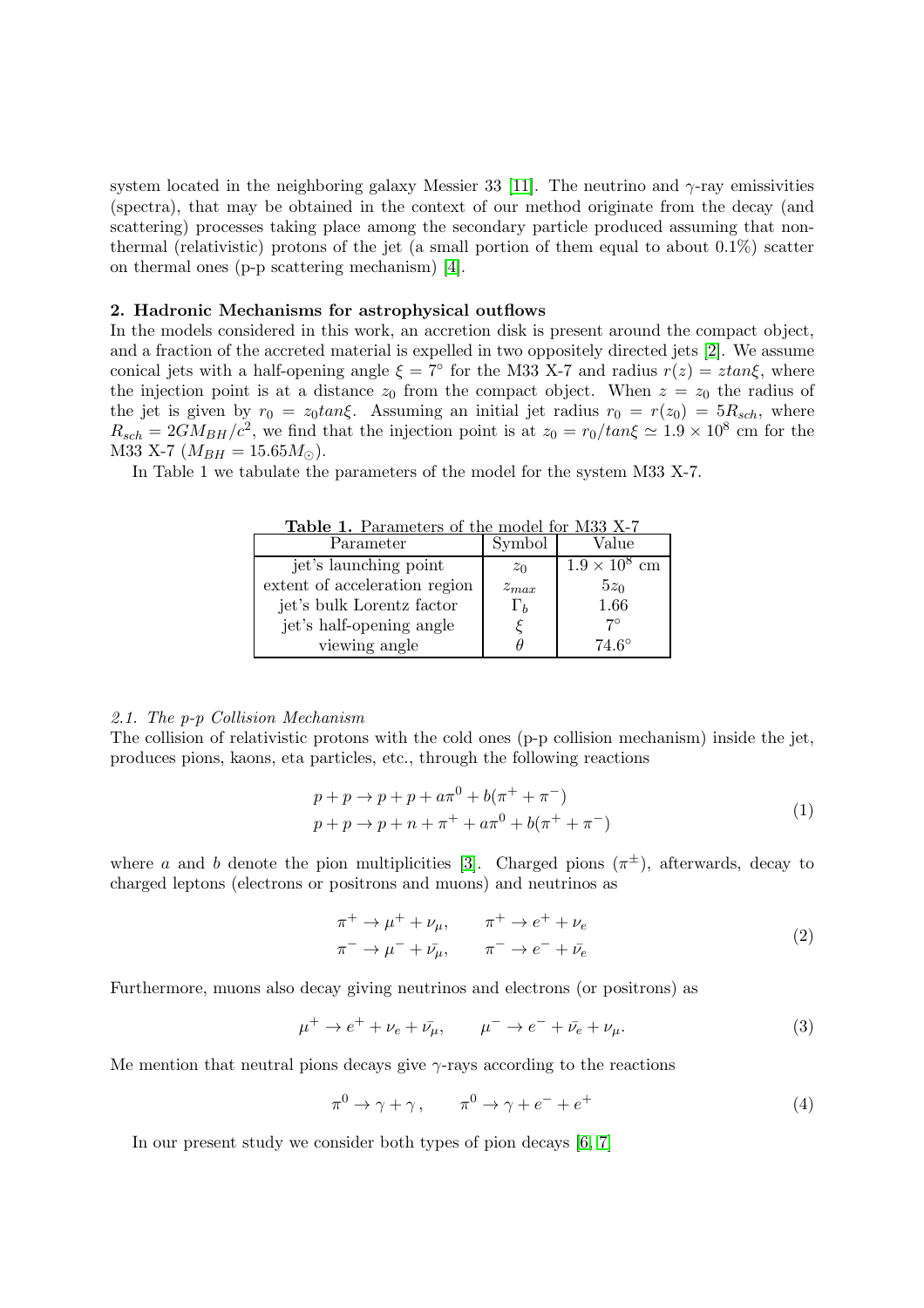### 3. Cooling rates for some important processes

The rate of p-p collisions between the relativistic protons with the cold ones is given by

$$
t_{pp}^{-1} = n(z)\sigma_{pp}^{inel}(E_p)K_p
$$
\n<sup>(5)</sup>

where the inelasticity coefficient is  $K_p \approx 1/2$ , the corresponding cross section for inelastic  $p - p$ interactions is given in Ref. [\[12\]](#page-5-11).  $n(z)$  is the density of cold particles in the jet at a distance z from the black hole given by

$$
n(z) = \frac{(1 - q_{rel})}{\Gamma m_p c^2 \pi r_j^2 v_b} L_k
$$
\n
$$
(6)
$$

Charged particles of mass m and energy  $E = \gamma mc^2$ , emit synchrotron radiation at a rate

$$
t_{sync}^{-1} = \frac{4}{3} \left(\frac{m_e}{m}\right)^3 \frac{\gamma \sigma_T B^2}{m_e c 8\pi} \tag{7}
$$

Finally, because the jet is expanding with a velocity  $v<sub>b</sub>tan\xi$  the adiabatic cooling rate is [\[13\]](#page-5-12)

$$
t_{ad}^{-1} = \frac{2}{3} \frac{\upsilon_b}{z} \tag{8}
$$

# 4. Method of calculating particle distributions

In order to calculate the neutrino and gamma-ray emissivities, we need, first, to calculate the distributions of protons, pions and muons. For these calculations we use a code written in the C programming language, mainly following the assumptions of Refs. [\[4,](#page-5-3) [5\]](#page-5-4). In the one-zone approximation [\[10\]](#page-5-9), the particle distributions are independent of time (steady state approximation) and can be obtained from the solutions of the following transport equations

$$
\frac{\partial}{\partial E} \begin{pmatrix} N_p(E,z)b_p(E,z) \\ N_\pi(E,z)b_\pi(E,z) \\ N_\mu(E,z)b_\mu(E,z) \end{pmatrix} + \begin{pmatrix} t_{esc}^{-1}N_p(E,z) \\ t_\pi^{-1}N_\pi(E,z) \\ t_\mu^{-1}N_\mu(E,z) \end{pmatrix} = \begin{pmatrix} Q_p(E,z) \\ Q_\pi(E,z) \\ Q_\mu(E,z) \end{pmatrix}
$$
(9)

where

$$
t_{esc}^{-1} \approx \frac{c}{z_{max} - z}, \qquad b(E, z) = \frac{dE}{dt} = -Et_{loss}^{-1}(E, z). \tag{10}
$$

The first equation gives the escape rate and the second the energy loss rate. The energy loss rate for each particle is given by

$$
b_p(E, z) = -E(t_{syn}^{-1} + t_{ad}^{-1} + t_{pp}^{-1}), \quad b_\pi(E, z) = -E(t_{syn}^{-1} + t_{ad}^{-1} + t_{\pi p}^{-1}), \quad b_\mu(E, z) = -E(t_{syn}^{-1} + t_{ad}^{-1})
$$
\n(11)

For the  $\pi p$  interactions we consider

$$
t_{\pi p}^{-1}(E, z) \approx 0.5 \ n(z)c\sigma_{\pi p}^{inel}(E_p) \tag{12}
$$

with  $\sigma_{\pi p}(E) \approx 2\sigma_{pp}^{inel}(E)/3$ , which is based on the fact that protons are made of three valence quarks, while the pions by only two quarks [\[14\]](#page-5-13).

### 4.1. Proton distribution

The solution of the transport equation for protons is written as

$$
N_p(E, z) = \frac{1}{|b_p(E)|} \int_{E_p}^{E_p^{max}} Q_p(E', z) e^{-t_{esc}^{-1}(E, E')} dE', \qquad \tau(E, E') = \int_{E}^{E'} \frac{dE''}{|b(E'')|}
$$
(13)

The quantity  $Q_p(E, z)$  corresponds to the injection function of protons [\[4\]](#page-5-3), where  $\Gamma_b$  is the bulk Lorentz factor of the jet. The normalization constant  $Q_0$  is obtained by specifying the power in the relativistic protons [\[4\]](#page-5-3). The minimum energy of protons is  $E_p^{min} = 1.2$  GeV and the maximum energy is assumed to be  $E_p^{max} = 10^7$  GeV.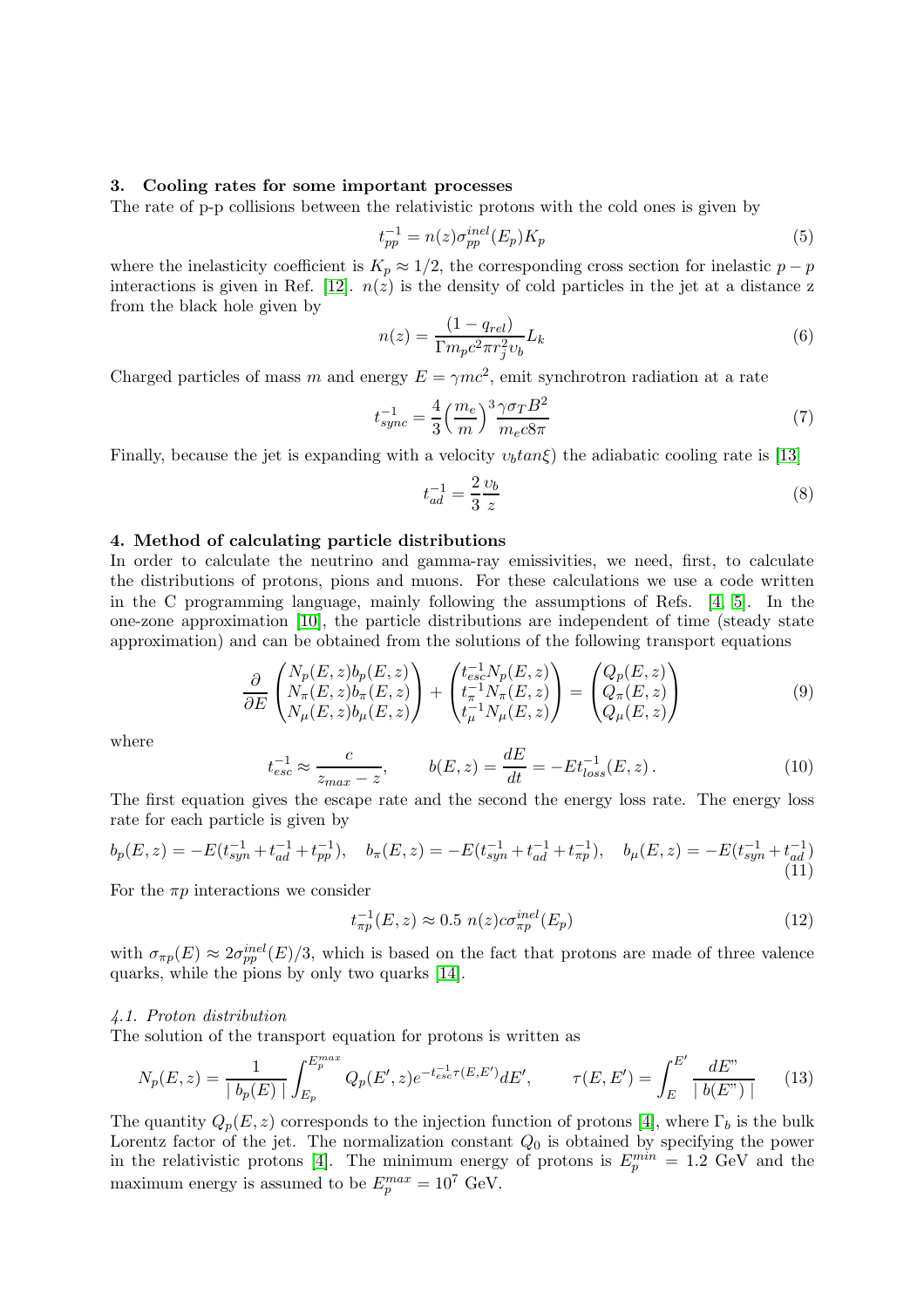#### 4.2. Pion and muon distributions

The steady state pion and muon distributions obey the transport equation with the replacement  $t_{esc}^{-1} \to t_{\pi}^{-1}(E, z)$ , for pions, and  $t_{esc}^{-1} \to t_{\mu}^{-1}(E, z)$ , for muons. The corresponding solutions are

$$
N_{\pi}(E, z) = \frac{1}{|b_{\pi}(E)|} \int_{E}^{E_{max}} Q_{\pi}(E', z) e^{-\tau_{\pi}} dE'
$$
  
\n
$$
N_{\mu}(E, z) = \frac{1}{|b_{\mu}(E)|} \int_{E}^{E_{max}} Q_{\mu}(E', z) e^{-\tau_{\mu}} dE'.
$$
\n(14)

The rate of decay and escape (for pions or muons) is:

$$
t_{\pi,\mu}^{-1}(E,z) = t_{esc}^{-1}(z) + t_{dec}^{-1}(E)
$$
\n(15)

where  $t_{dec}^{-1} = [(2.6 \times 10^{-8})\gamma_{\pi}]^{-1} s^{-1}$ , for pions, and  $t_{dec}^{-1} = [(2.2 \times 10^{-6})\gamma_{\mu}]^{-1} s^{-1}$ , for muons.

The solution solution of the transport equation that corresponds to no energy-losses takes the simple form

$$
\begin{pmatrix} N_{\pi,0}(E,z) \\ N_{\mu,0}(E,z) \end{pmatrix} = \begin{pmatrix} \frac{Q_{\pi}(E,z)}{t_{\pi}^{-1}(E,z)} \\ \frac{Q_{\mu}(E,z)}{t_{\mu}^{-1}(E,z)} \end{pmatrix}
$$
\n(16)

In Ref.  $[6, 7]$  $[6, 7]$  we have calculated the distributions of Eqs.  $(14)$  and  $(16)$ .

4.2.1. Pion injection The injection function of pions, produced by p-p interactions, is given by

$$
Q_{\pi}(E,z) = n(z)c \int_{\frac{E}{E_p^{max}}}^{1} N_p\left(\frac{E}{x},z\right) F_{\pi}\left(x,\frac{E}{x}\right) \sigma_{pp}^{inel}\left(\frac{E}{x}\right) \frac{dx}{x},\tag{17}
$$

where  $x = E/E_p$  and  $F_\pi$  denotes the distribution of pions produced per  $p - p$  collision [\[12\]](#page-5-11).

4.2.2. Muon injection In order to take the muon energy loss into account [\[15\]](#page-5-14), it is necessary to consider the production of left handed and right handed muons separately because they have different decay spectra. The injection functions of the left handed and right handed muons are [\[15\]](#page-5-14):

$$
Q_{\mu_L^-, \mu_R^+}(E_\mu, z) = \int_{E_\mu}^{E^{max}} dE_\pi t_{\pi, dec}^{-1}(E_\pi) N_\pi(E_\pi, z) \frac{r_\pi (1 - x)}{E_\pi x (1 - r_\pi)^2} \Theta(x - r_\pi),
$$
  
\n
$$
Q_{\mu_R^-, \mu_L^+}(E_\mu, z) = \int_{E_\mu}^{E^{max}} dE_\pi t_{\pi, dec}^{-1}(E_\pi) N_\pi(E_\pi, z) \frac{(x - r_\pi)}{E_\pi x (1 - r_\pi)^2} \Theta(x - r_\pi),
$$
\n(18)

with  $x = E_{\mu}/E_{\pi}$  and  $r_{\pi} = (m_{\mu}/m_{\pi})^2$ .

## 4.3. Gamma-ray emission from the p-p interaction mechanism

The p-p collision mechanism in the jets, produce secondary  $\gamma$ -rays. For  $E_{\gamma} \geq 100 \text{ GeV}$ , we consider the γ-ray emissivity at a height z along the jets (in units  $GeV^{-1}s^{-1}$ ) as

$$
Q_{\gamma} = \int_{\frac{E_{\gamma}}{E_{p}^{max}}}^1 \sigma_{pp}^{inel} \left(\frac{E_{\gamma}}{x}\right) c N_p \left(\frac{E_{\gamma}}{x}, z\right) F_{\gamma} \left(x, \frac{E_{\gamma}}{x}\right) \frac{dx}{x}
$$
(19)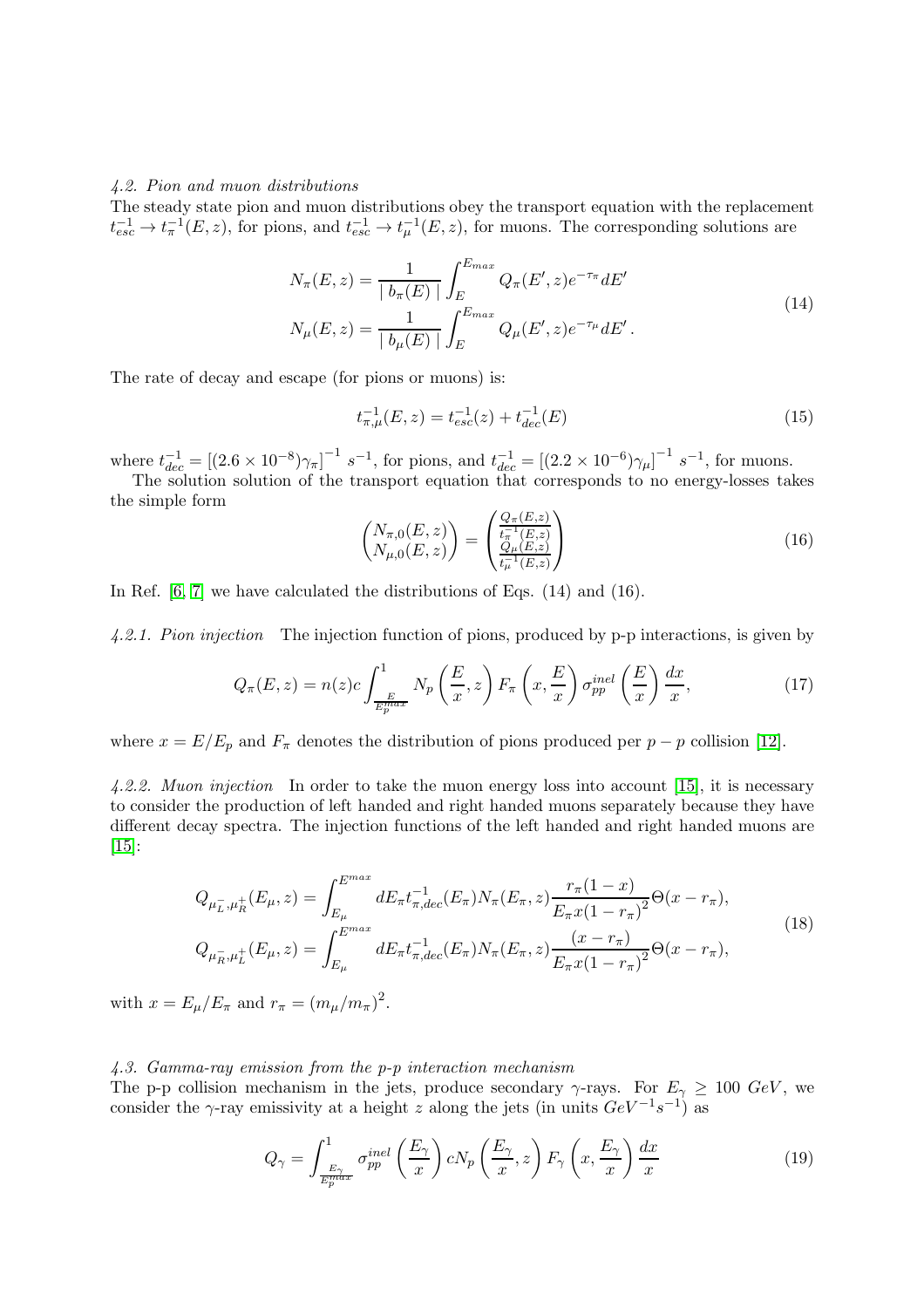The spectral intensity of  $\gamma$ -rays emitted from the jets, can be obtained from the following expression

$$
I_{\gamma}(E_{\gamma}) = \int_{V} Q_{\gamma}(E_{\gamma}, z)d^{3}r = \pi \tan \xi^{2} \int_{z_{0}}^{z_{max}} Q_{\gamma}(E_{\gamma}, z)z^{2} dz,
$$
\n(20)

where  $F_{\gamma}$  is the spectrum of the produced  $\gamma$ -rays [\[12\]](#page-5-11) with energy  $x = E_{\gamma}/E_p$  for a primary proton energy  $E_p$ .

### 5. Results and discussion

Figure 1 shows the cooling rates of protons, pions and muons for the extragalactic binary system M33 X-7 (up) at the base of the jets. For comparison, the corresponding results of the Galactic binary system SS 433 (bottom). The plots of the cooling rates of protons show the synchrotron emission (solid lines), the adiabatic cooling (dotted lines), and the p-p collision (dashed lines). The plots for pions show respectively the synchrotron emission (solid lines), the pion-proton collision (dashed lines), the adiabatic cooling (dotted lines), and the decay rates of pions (dotdashed lines). Finally the plots of the cooling rates of muons show the synchrotron emission (solid lines), the adiabatic cooling (dotted lines), and the decay rates of muons (dot-dashed lines).



Figure 1. Cooling rates for protons, pions and muons for M33 X-7 (top) and SS433 (bottom) at the base of the jets

From Fig. 1 it becomes obvious that , the particle synchrotron losses dominate the high energy region. In the case of protons, due to their mass, synchrotron losses are not dominant up to very high energies. For pions and muons, the decay losses dominate for lower energies, due to their decay rates. The main difference for these two MQs systems concerns the synchrotron cooling rates. For wide half-opening angles (M33 X-7,  $\xi = 7^{\circ}$ ), the magnetic energy density is lower than that for narrow ones (SS433,  $\xi = 0.6^{\circ}$ ), and, hence, the magnetic field is also lower. This leads to a lower synchrotron loss rate for the M33 X-7 system.

After obtaining the distributions for protons, pions and muons, the neutrino and  $\gamma$ -ray intensities may be calculated. Extensive results for  $\gamma$ -ray and neutrino production in various half-opening angles  $\xi$  of the M33 X-7 will be discussed elsewhere.